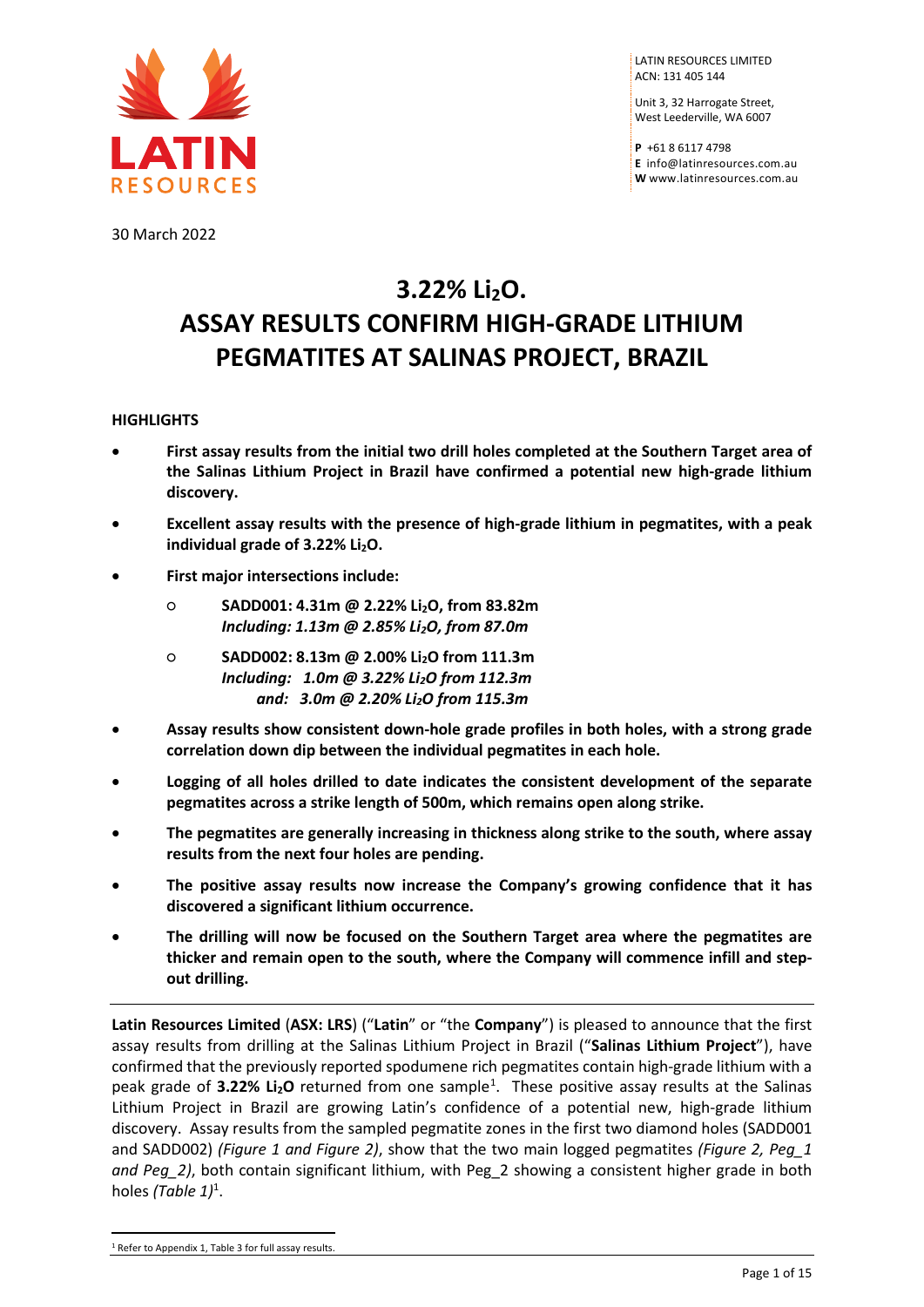| <b>Hole ID</b> | <b>From</b><br>(m) | Тο<br>(m) | <b>Interval</b><br>(m) | Li <sub>20</sub><br>(%) | <b>Comment</b> |
|----------------|--------------------|-----------|------------------------|-------------------------|----------------|
| SADD001        | 24.22              | 26.22     | 2.00                   | 0.53                    | Peg_1          |
| SADD001        | 83.82              | 88.13     | 4.31                   | 2.22                    | Peg_2          |
| SADD002        | 48.50              | 54.95     | 6.45                   | 0.79                    | Peg_1          |
| SADD002        | 111.3              | 119.43    | 8.13                   | 2.00                    | Peg_2          |
| Including:     | 112.3              | 113.3     | 1.00                   | 3.22                    |                |

*Table 1: Selected significant lithium (>0.4% Li2O) pegmatite intersections from Salinas Lithium Project diamond drilling. Refer to Appendix 1, Table 3 for full assay results.*



*Figure 1: Salinas Lithium Project – location of drill collars and planned Phase I and Phase II drill sites and spodumene sampling results[2](#page-1-0) .*

#### **Latin Resources' Managing Director, Chris Gale, commented:**

*"These assay results from the first two holes drilled in the South Target area of the Salinas Lithium Project, are extremely pleasing, confirming that the intersected pegmatites contain significant highgrade lithium. These results continue to give us confidence that we may be onto a potentially major new lithium discovery in one of the best mining jurisdictions in the world.*

*"Lithium grades over two percent are not common, with most operations in Australia running between one to one and a half percent lithium. Our pegmatite Peg\_2 is running grades of around two percent lithium, with a peak of over three percent over one meter, which are very high.* 

*"The team on the ground will now focus the drilling on these much thicker pegmatites to the south to infill our existing sections and extend our drill coverage to the southwest where the pegmatites remain open.* grade lithium. These results continue to give us a<br>new lithium discovery in one of the best mining ju<br>"Lithium grades over two percent are not commor<br>one to one and a half percent lithium. Our pegm<br>lithium, with a peak of

<span id="page-1-0"></span>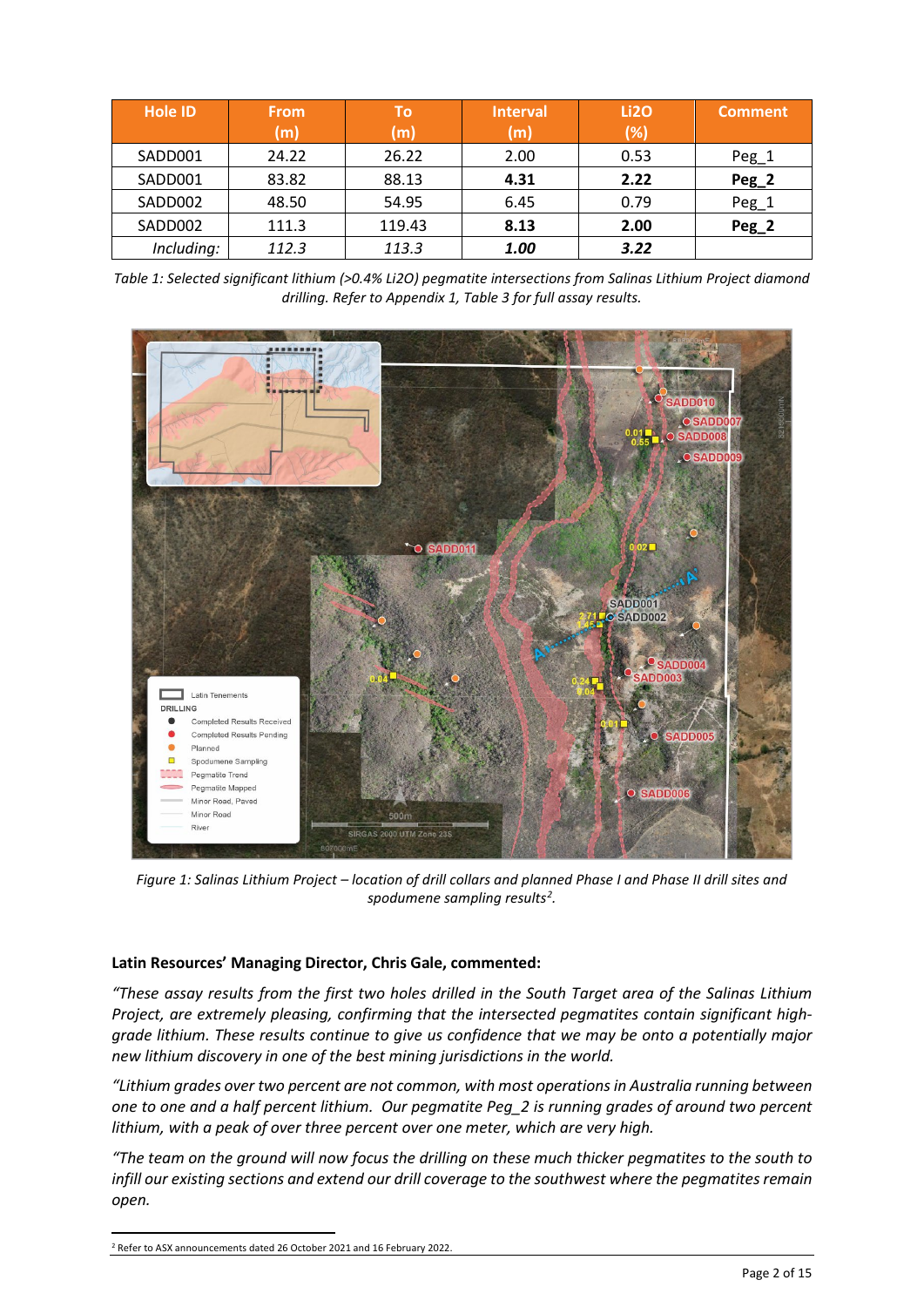*"These assay results are only for the first two holes, we have another four holes that had thicker intersections with abundant spodumene as well. We are eagerly awaiting further assay results for these holes, which we expect to come through over the next few weeks."*



*Figure 2: Oblique drill section A – A' showing significant intersections (see Figure 2 for section location)1 .*

Drilling on all five sections in the Southern Target area has demonstrated strong continuity of the logged pegmatites both along strike and down dip, with the emerging pegmatite swarm remaining open in all directions. Detailed logging, core cutting and sampling of all drill holes from this area is now complete with assay results from the next holes SADD003 and SADD004 anticipated within the next few weeks.

Drilling of the initial six priority Phase 1 drill holes across four drill sections in the Southern Target area (*Figure 1*) has shown all six holes intersecting a series of stacked spodumene rich pegmatites. Logging has confirmed that the individual pegmatites range in true thickness to a maximum of 21.1m (Peg\_2 SADD006), with a clear trend for the pegmatites to increase in thickness to the south.

Drilling of holes SADD008-SADD010 in the Northern Target area *(Table 2)*, has confirmed that the intersected pegmatites are narrower in this direction, suggesting that the system may be closing out to the northeast. All logging and sampling has been completed from these holes, with assay results pending.

**The drilling focus has now returned to the Southern Target area containing pegmatites that are significantly thicker and remain open to the south, where the Company will commence infill and step-out drilling.** Detailed structural logging and petrological test work on the main pegmatites will be undertaken to assist in developing the detailed 3D model of the emerging pegmatite swarm.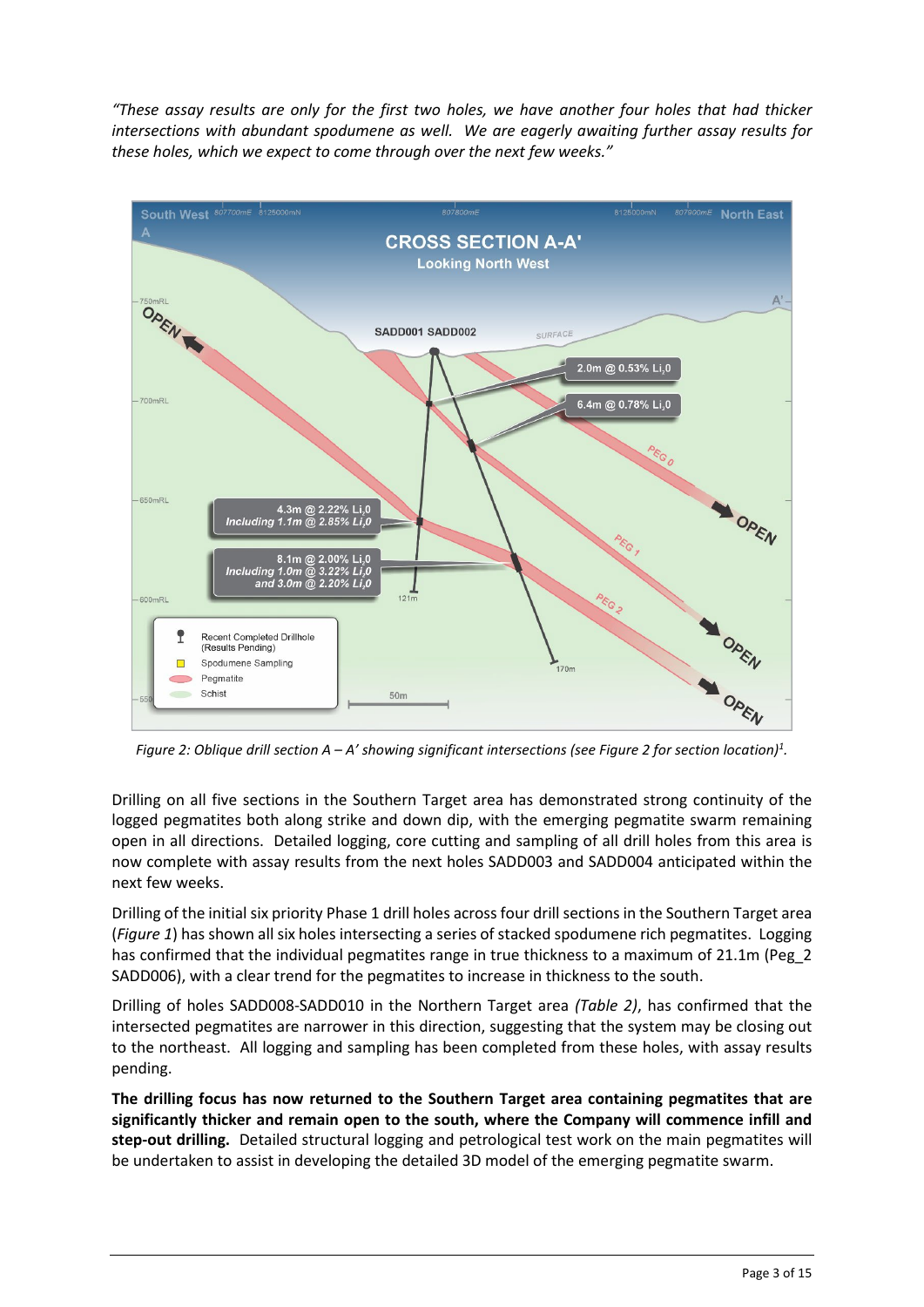#### **ABOUT LITHIUM IN MINAS GERAIS, BRAZIL**

**Latin Resources' neighbour Sigma Lithium discovered the Grota do Cirilio lithium deposit in 2017 and is listed on the TSX-V exchange in Toronto. Sigma currently has a market capitalisation of approximately CAD\$1.8 billion.** 

**Sigma Lithium Resources (TSXV: SGMA)** is the most active lithium explorer in the region with a world-class lithium resource base which currently stands at 45.7Mt @1.[3](#page-3-0)8% Li<sub>2</sub>O<sup>3</sup>. Sigma is focused on 10 high-grade hard-rock lithium pegmatites, nine of which were past-producing lithium mines, yet have reported over 200 pegmatites within their tenure. Sigma is now in pre-construction of its large-scale lithium concentration commercial production plant in Minas Gerais. Based on the Feasibility Study Report[4](#page-3-1) the Commercial Production Plant will contemplate a capacity of 220,000 tonnes annually of battery-grade "green" lithium concentrate and Sigma will be amongst the lowest-cost producers of lithium concentrate globally.

Whilst not far away from the Salinas Lithium Project, Brazilia company **Companhia Brasileira de Lítio (CBL**) is actively mining spodumene pegmatites, producing a spodumene concentrate which is then transferred to a chemical plant in Divisa Alegre, Minas Gerais, where it is transformed into industrial grade lithium hydroxide.

Latin Resources is particularly excited by the past results and current operations of SGMA and the activities of CBL and what those results may present in the future for battery grade lithium hydroxide production in the Salinas region. The geographical proximity of Salinas to SGMA is shown in Figure 3 below.



*Figure 3: Salinas Lithium Project location, Jequitinhonha Valley district of Minas Gerais Province of eastern Brazil.*

<span id="page-3-1"></span><span id="page-3-0"></span><sup>3</sup> Refer to SGMA TSX announcement "Sigma Lithium Triples Measured and Indicated Mineral Resources at Grota do Cirilo" - Dated 10.01.2019. 4 Refer to SGMA TSX announcement "Sigma Lithium Announces a Positive Feasibility Study with forecast LOM Net Revenue of US\$1.4 billion and EBITDA of<br>US\$ 690 million for the high-grade. low-cost Xuxa Deposit" - Dated 01.10.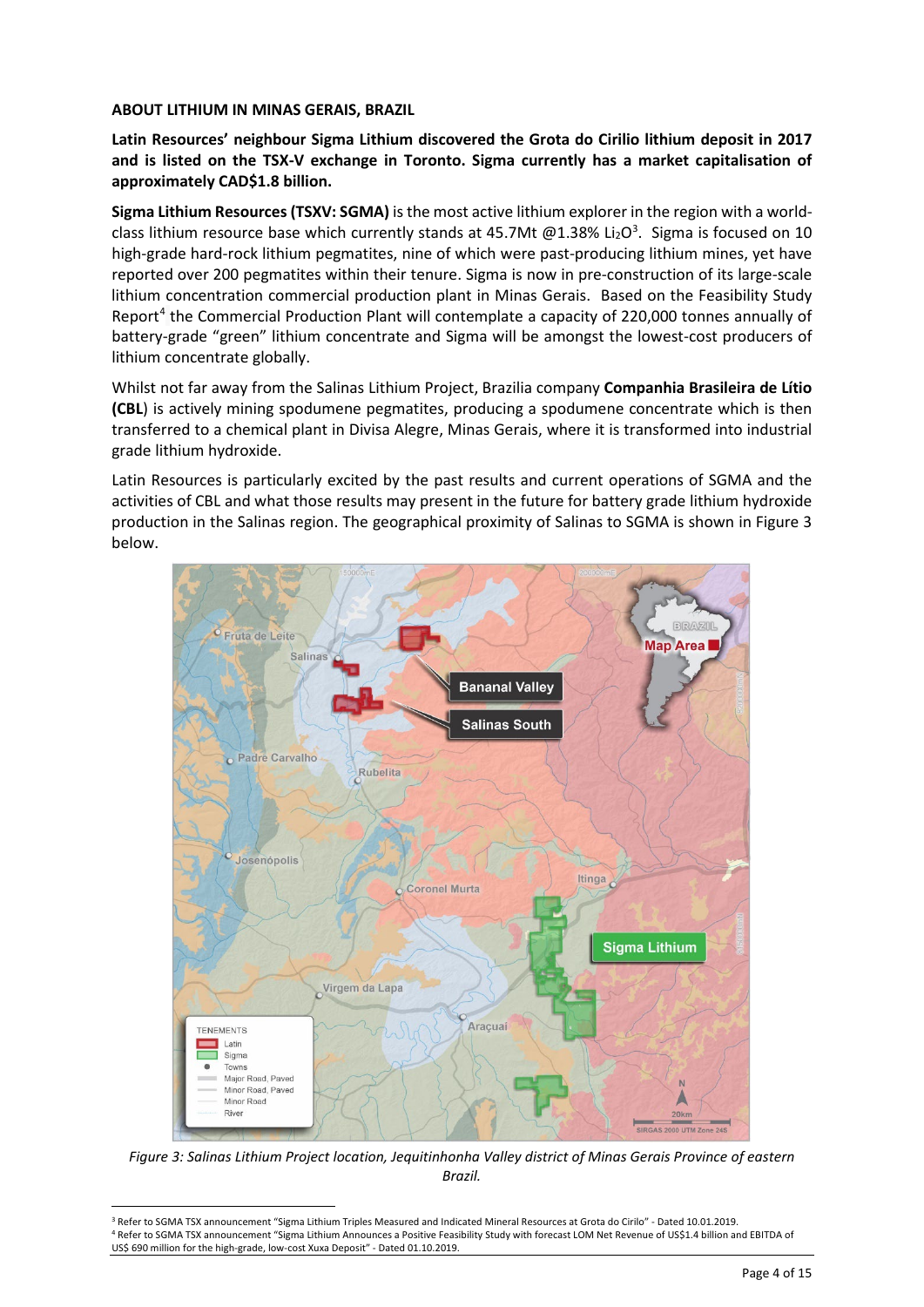The Company notes that details of neighbouring projects to the Company's projects are set out for information purposes only and is not an indication of the prospectivity of the geology of the Company's projects.

#### **This Announcement has been authorised for release to ASX by the Board of Latin Resources.**

For further information please contact:

Chris Gale Executive Director Latin Resources Limited +61 8 6117 4798

[info@latinresources.com.au](mailto:info@latinresources.com.au) [www.latinresources.com.au](http://www.latinresources.com.au/)

Fiona Marshall Senior Communications Advisor White Noise Communications +61 400 512 109

#### **About Latin Resources**

*Latin Resources Limited (ASX: LRS) is an Australian-based mineral exploration company, with projects in Australia and South America, that is developing mineral projects in commodities that progress global efforts towards Net Zero emissions.* 

*In Latin America the Company focus is on its two Lithium projects, one in the state of Minas Gerais, Brazil and the other, the Catamarca Lithium Project in Argentina in which lithium is highly sought after as critical mineral for electric vehicles and battery storage.*

*The Australian projects include the Cloud Nine Halloysite-Kaolin Deposit. Cloud Nine Halloysite is being tested by CRC CARE aimed at identifying and refining halloysite usage in emissions reduction, specifically for the reduction in methane emissions from cattle.*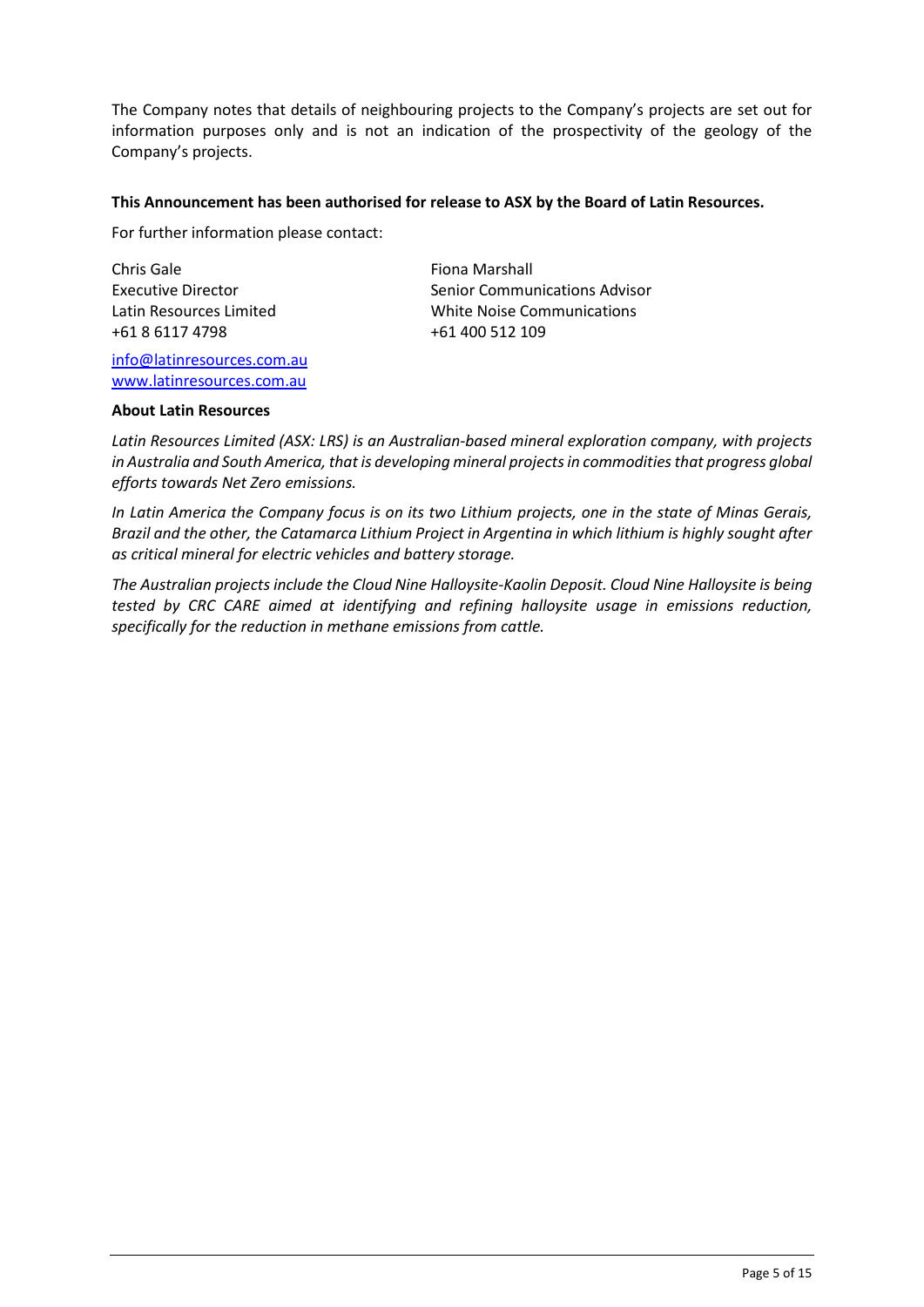#### **Forward-Looking Statement**

*This ASX announcement may include forward-looking statements. These forward-looking statements are not historical facts but rather are based on Latin Resources Ltd.'s current expectations, estimates and assumptions about the industry in which Latin Resources Ltd operates, and beliefs and assumptions regarding Latin Resources Ltd.'s future performance. Words such as "anticipates", "expects", "intends", "plans", "believes", "seeks", "estimates", "potential" and similar expressions are intended to identify forward-looking statements. Forward-looking statements are only predictions and are not guaranteed, and they are subject to known and unknown risks, uncertainties and assumptions, some of which are outside the control of Latin Resources Ltd. Past performance is not necessarily a guide to future performance and no representation or warranty is made as to the likelihood of achievement or reasonableness of any forward-looking statements or other forecast. Actual values, results or events may be materially different to those expressed or implied in this ASX announcement. Given these uncertainties, recipients are cautioned not to place reliance on forward looking statements. Any forward-looking statements in this announcement speak only at the date of issue of this announcement. Subject to any continuing obligations under applicable law and the ASX Listing Rules, Latin Resources Ltd does not undertake any obligation to update or revise any information or any of the forward-looking statements in this announcement or any changes in events, conditions or circumstances on which any such forward looking statement is based.*

## **Competent Person Statement**

*The information in this report that relates to Geological Data and Exploration Results is based on information compiled by Mr Anthony Greenaway, who is a Member of the Australian Institute of Mining and Metallurgy. Mr Greenaway sufficient experience which is relevant to the style of mineralisation and type of deposit under consideration and to the activity which he is undertaking to qualify as a Competent Person as defined in the 2012 Edition of the 'Australasian Code for Reporting of Exploration Results, Mineral Resources and Ore Reserves'. Mr Greenaway consents to the inclusion in this report of the matters based on his information, and information presented to him, in the form and context in which it appears.*

*All information relating to exploration results has been previously released to the market and is appropriately referenced in this document.*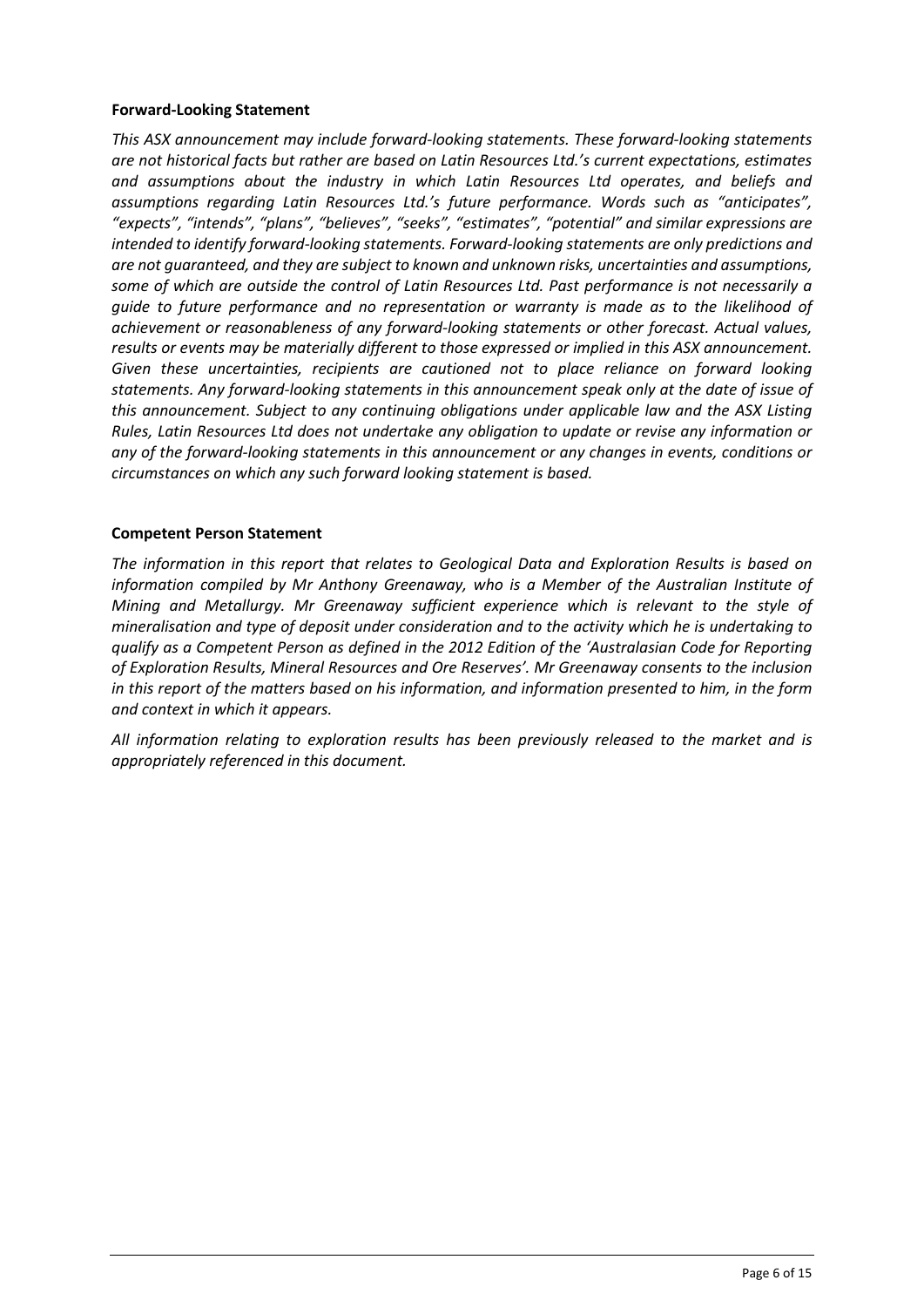#### **APPENDIX 1**

| PANANAL VALLET PINLE COLLAN TAPLE |                       |                        |              |                              |                                      |                                   |                              |                                                                      |
|-----------------------------------|-----------------------|------------------------|--------------|------------------------------|--------------------------------------|-----------------------------------|------------------------------|----------------------------------------------------------------------|
| <b>Hole</b><br>ID                 | <b>Easting</b><br>(m) | <b>Northing</b><br>(m) | Azi<br>(deg) | <b>Dip</b><br>$(\text{deg})$ | <b>Target</b><br><b>Depth</b><br>(m) | <b>EOH</b><br><b>Depth</b><br>(m) | <b>Hole</b><br><b>Status</b> | <b>Cumulative</b><br><b>Pegmatite</b><br>Intersection <sup>[1]</sup> |
| SADD001                           | 807785                | 8214946                | 240          | -84                          | 120                                  | 120.68                            | Complete                     | 9.97m                                                                |
| SADD002                           | 807786                | 8214947                | 60           | -65                          | 170                                  | 170.42                            | Complete                     | 17.95m                                                               |
| SADD003                           | 807838                | 8214790                | 240          | -65                          | 150                                  | 157.25                            | Complete                     | 28.50m                                                               |
| SADD004                           | 807903                | 8214822                | 240          | -65                          | 160                                  | 170.00                            | Complete                     | 36.08m                                                               |
| SADD005                           | 807911                | 8214610                | 240          | -80                          | 170                                  | 201.60                            | Complete                     | 10.58m                                                               |
| SADD006                           | 807845                | 8214448                | 240          | -84                          | 200                                  | 265.85                            | Complete                     | 32.32m                                                               |
| SADD007                           | 808003                | 8215500                | 240          | -80                          | 120                                  | 173.92                            | Complete                     | 0.72 <sub>m</sub>                                                    |
| SADD008                           | 807957                | 8215458                | 230          | -80                          | 60                                   | 62.82                             | Complete                     | 1.00m                                                                |
| SADD009                           | 808004                | 8215400                | 230          | -80                          | 60                                   | 59.77                             | Complete                     | 1.66m                                                                |
| SADD010                           | 807923                | 8215567                | 230          | -80                          | 70                                   | 81.12                             | Complete                     | 0.42m                                                                |
| SADD011                           | 807240                | 8215140                | 290          | -84                          | 160                                  |                                   | In Progress                  |                                                                      |

**TABLE 2 BANANAL VALLEY DRILL COLLAR TABLE**

| <b>TABLE 3</b>                                |
|-----------------------------------------------|
| BANANAL VALLEY DIAMOND DRILLING ASSAY RESULTS |

<span id="page-6-0"></span>

| <b>HOLE ID</b> | <b>FROM</b> | <b>TO</b> | <b>LENGTH</b> | <b>LITHO</b> | <b>Li2O</b><br>$\%$ |
|----------------|-------------|-----------|---------------|--------------|---------------------|
| SADD001        | 21.00       | 21.80     | 0.80          | <b>SCH</b>   | 0.16                |
| SADD001        | 21.80       | 22.60     | 0.80          | <b>SCH</b>   | 0.21                |
| SADD001        | 22.60       | 23.42     | 0.82          | <b>SCH</b>   | 0.13                |
| SADD001        | 23.42       | 24.22     | 0.80          | <b>PEG</b>   | 0.03                |
| SADD001        | 24.22       | 25.22     | 1.00          | <b>PEG</b>   | 0.33                |
| <b>SADD001</b> | 25.22       | 26.22     | 1.00          | <b>PEG</b>   | 0.78                |
| SADD001        | 26.22       | 27.00     | 0.78          | PEG          | 0.19                |
| SADD001        | 27.00       | 28.00     | 1.00          | <b>SCH</b>   | 0.41                |
| SADD001        | 28.00       | 29.00     | 1.00          | <b>SCH</b>   | 0.29                |
| SADD001        | 29.00       | 30.00     | 1.00          | <b>SCH</b>   | 0.19                |
| SADD001        | 81.00       | 82.00     | 1.00          | <b>SCH</b>   | 0.08                |
| SADD001        | 82.00       | 83.00     | 1.00          | <b>SCH</b>   | 0.11                |
| SADD001        | 83.00       | 83.82     | 0.82          | <b>SCH</b>   | 0.14                |
| <b>SADD001</b> | 83.82       | 84.82     | 1.00          | <b>PEG</b>   | 2.13                |
| SADD001        | 84.82       | 85.82     | 1.00          | <b>PEG</b>   | 1.93                |
| SADD001        | 85.82       | 87.00     | 1.18          | <b>PEG</b>   | 1.93                |
| <b>SADD001</b> | 87.00       | 88.13     | 1.13          | <b>PEG</b>   | 2.85                |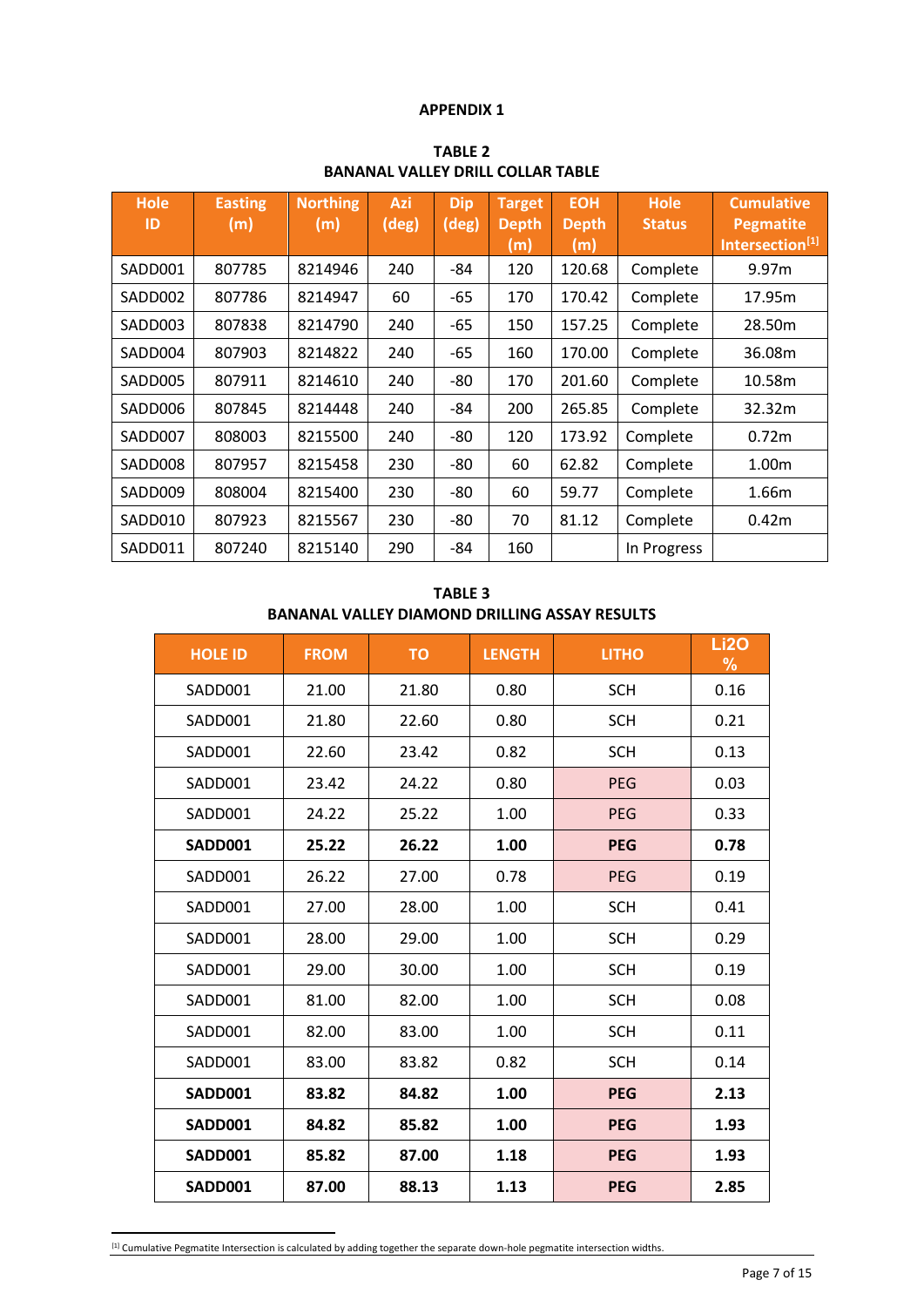| <b>HOLE ID</b> | <b>FROM</b> | <b>TO</b> | <b>LENGTH</b> | <b>LITHO</b> | <b>Li2O</b><br>$\frac{9}{6}$ |
|----------------|-------------|-----------|---------------|--------------|------------------------------|
| SADD001        | 88.13       | 89.13     | 1.00          | <b>PEG</b>   | 0.38                         |
| SADD001        | 89.13       | 90.00     | 0.87          | <b>SCH</b>   | 0.20                         |
| SADD001        | 90.00       | 91.00     | 1.00          | <b>SCH</b>   | 0.19                         |
| SADD001        | 91.00       | 92.00     | 1.00          | <b>SCH</b>   | 0.11                         |
| SADD001        | 92.00       | 93.10     | 1.10          | <b>SCH</b>   | 0.17                         |
| SADD001        | 93.10       | 94.27     | 1.17          | <b>SCH</b>   | 0.17                         |
| SADD001        | 94.27       | 95.07     | 0.80          | <b>PEG</b>   | 0.13                         |
| SADD001        | 95.07       | 95.59     | 0.52          | PEG          | 0.23                         |
| SADD001        | 95.59       | 97.00     | 1.41          | <b>SCH</b>   | 0.12                         |
| SADD001        | 97.00       | 98.00     | 1.00          | <b>SCH</b>   | 0.11                         |
| SADD001        | 98.00       | 100.00    | 2.00          | <b>SCH</b>   | 0.11                         |
| SADD002        | 44.00       | 45.00     | 1.00          | <b>SCH</b>   | 0.13                         |
| SADD002        | 45.00       | 46.00     | 1.00          | <b>SCH</b>   | 0.14                         |
| SADD002        | 46.00       | 47.10     | 1.10          | <b>SCH</b>   | 0.17                         |
| SADD002        | 47.10       | 47.60     | 0.50          | PEG          | 0.06                         |
| SADD002        | 47.60       | 48.50     | 0.90          | <b>SCH</b>   | 0.19                         |
| SADD002        | 48.50       | 49.60     | 1.10          | PEG          | 0.64                         |
| SADD002        | 49.60       | 50.70     | 1.10          | <b>PEG</b>   | 0.59                         |
| <b>SADD002</b> | 50.70       | 51.80     | 1.10          | <b>PEG</b>   | 0.97                         |
| SADD002        | 51.80       | 52.90     | 1.10          | PEG          | 0.55                         |
| <b>SADD002</b> | 52.90       | 53.95     | 1.05          | <b>PEG</b>   | 1.43                         |
| SADD002        | 53.95       | 54.95     | 1.00          | <b>PEG</b>   | 0.53                         |
| SADD002        | 54.95       | 56.00     | 1.05          | <b>SCH</b>   | 0.17                         |
| SADD002        | 56.00       | 57.00     | 1.00          | <b>SCH</b>   | 0.13                         |
| SADD002        | 57.00       | 58.00     | 1.00          | <b>SCH</b>   | 0.13                         |
| SADD002        | 107.00      | 108.00    | 1.00          | <b>SCH</b>   | 0.08                         |
| SADD002        | 108.00      | 109.00    | 1.00          | <b>SCH</b>   | 0.06                         |
| SADD002        | 109.00      | 110.20    | 1.20          | <b>SCH</b>   | 0.11                         |
| SADD002        | 110.20      | 111.30    | 1.10          | <b>PEG</b>   | 0.03                         |
| SADD002        | 111.30      | 112.30    | 1.00          | <b>PEG</b>   | 2.21                         |
| SADD002        | 112.30      | 113.30    | 1.00          | <b>PEG</b>   | 3.22                         |
| SADD002        | 113.30      | 114.30    | 1.00          | <b>PEG</b>   | 0.89                         |
| SADD002        | 114.30      | 115.30    | 1.00          | <b>PEG</b>   | 1.93                         |
| SADD002        | 115.30      | 116.30    | 1.00          | <b>PEG</b>   | 2.25                         |
| SADD002        | 116.30      | 117.30    | 1.00          | <b>PEG</b>   | 2.30                         |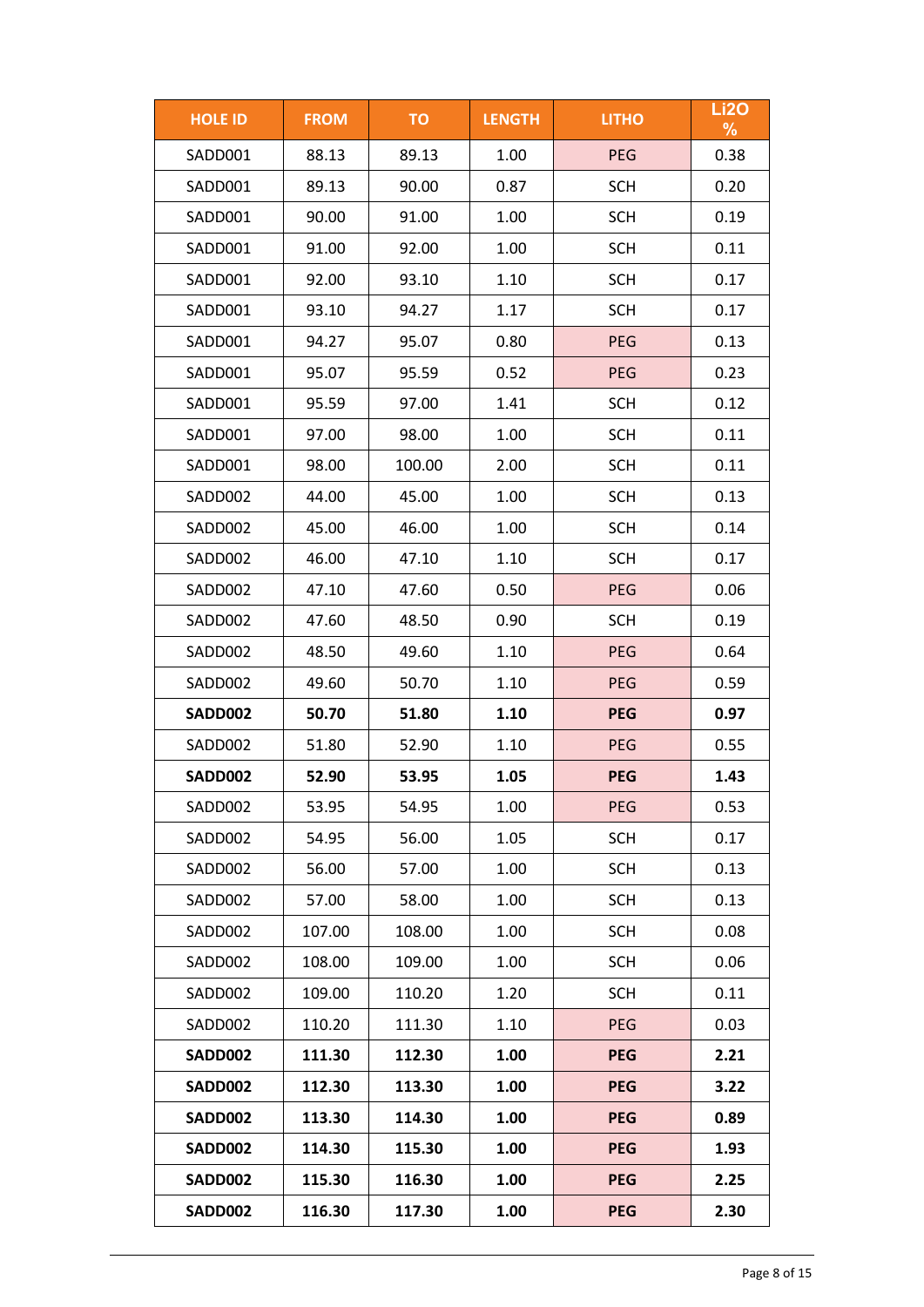| <b>HOLE ID</b> | <b>FROM</b> | <b>TO</b> | <b>LENGTH</b> | <b>LITHO</b> | <b>Li2O</b><br>$\%$ |
|----------------|-------------|-----------|---------------|--------------|---------------------|
| SADD002        | 117.30      | 118.30    | 1.00          | <b>PEG</b>   | 2.06                |
| SADD002        | 118.30      | 119.43    | 1.13          | <b>PEG</b>   | 1.24                |
| SADD002        | 119.43      | 120.20    | 0.77          | <b>SCH</b>   | 0.44                |
| SADD002        | 120.20      | 121.00    | 0.80          | <b>SCH</b>   | 0.47                |
| SADD002        | 121.00      | 122.00    | 1.00          | <b>SCH</b>   | 0.25                |
| SADD002        | 141.00      | 142.00    | 1.00          | <b>SCH</b>   | 0.12                |
| SADD002        | 142.00      | 143.00    | 1.00          | <b>SCH</b>   | 0.15                |
| SADD002        | 143.00      | 143.95    | 0.95          | <b>SCH</b>   | 0.13                |
| SADD002        | 143.95      | 144.75    | 0.80          | <b>PEG</b>   | 0.03                |
| SADD002        | 144.75      | 145.55    | 0.80          | <b>PEG</b>   | 0.02                |
| SADD002        | 145.55      | 146.35    | 0.80          | <b>PEG</b>   | 0.04                |
| SADD002        | 146.35      | 147.35    | 1.00          | SCH          | 0.07                |
| SADD002        | 147.35      | 148.35    | 1.00          | <b>SCH</b>   | 0.06                |
| SADD002        | 148.35      | 149.35    | 1.00          | <b>SCH</b>   | 0.10                |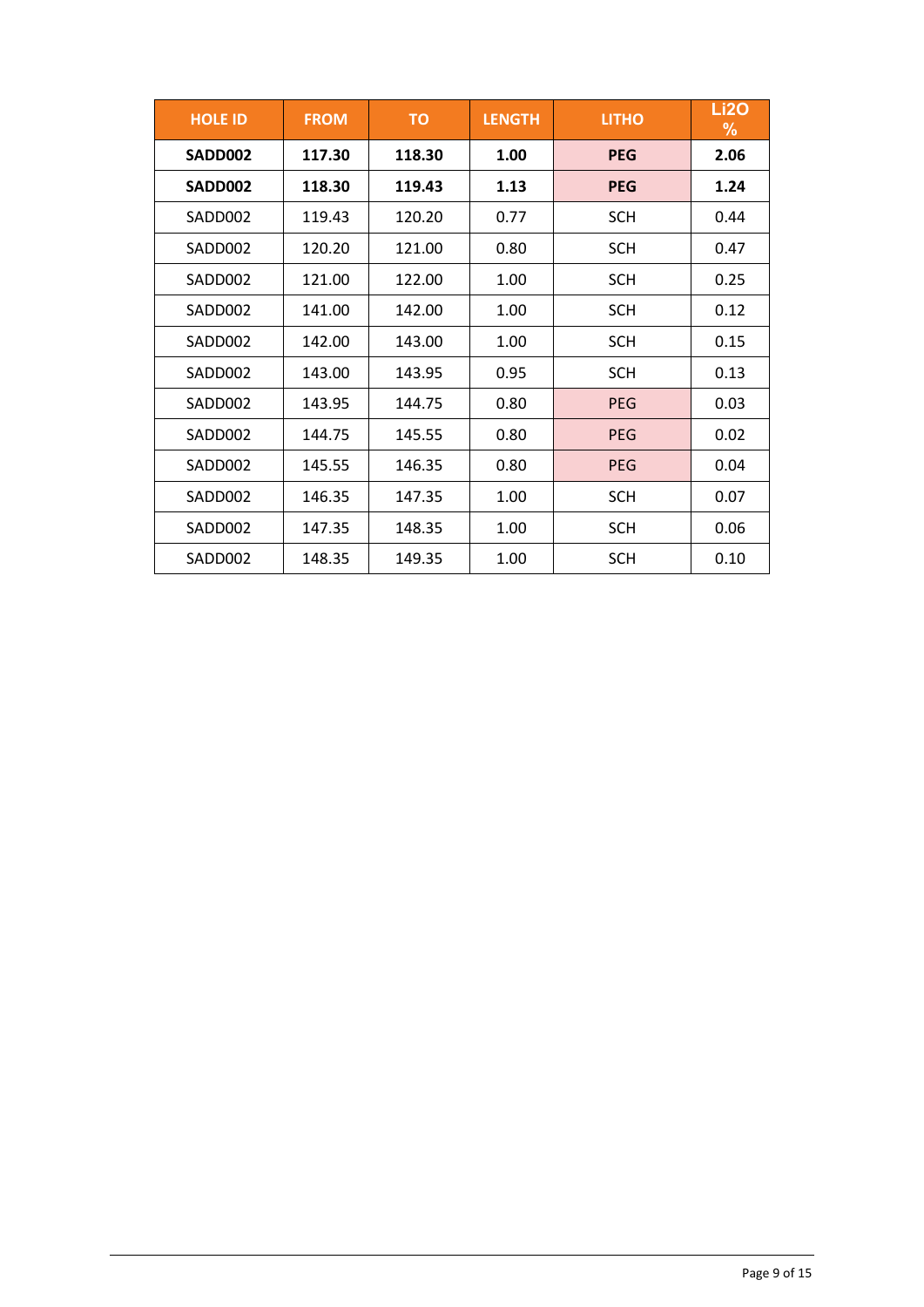#### **APPENDIX 2**

# **JORC CODE, 2012 EDITION – TABLE 1**

# **SECTION 1 SAMPLING TECHNIQUES AND DATA**

# **(CRITERIA IN THIS SECTION APPLY TO ALL SUCCEEDING SECTIONS)**

| <b>Criteria</b>        | <b>JORC Code explanation</b>                                                                                                                                                                                                                                                                                                                                                                                                                                                                                                                                                                                                                                                                                                                                                                                                                                                                                                                                                                                                                                                                                                                                                                               | <b>Commentary</b>                                                                                                                                                                                                                                                                                                                                                                                                                                                                                                                                                                                                                                                                                                                                                                                                                                                                                                                                                                                                                                                                                                                                                                                                                                                                                                                                                                                                                                                                                                                                                                                                                                                                                                                                                                                                                                                                                                                                                                                                                                                                                                                                    |
|------------------------|------------------------------------------------------------------------------------------------------------------------------------------------------------------------------------------------------------------------------------------------------------------------------------------------------------------------------------------------------------------------------------------------------------------------------------------------------------------------------------------------------------------------------------------------------------------------------------------------------------------------------------------------------------------------------------------------------------------------------------------------------------------------------------------------------------------------------------------------------------------------------------------------------------------------------------------------------------------------------------------------------------------------------------------------------------------------------------------------------------------------------------------------------------------------------------------------------------|------------------------------------------------------------------------------------------------------------------------------------------------------------------------------------------------------------------------------------------------------------------------------------------------------------------------------------------------------------------------------------------------------------------------------------------------------------------------------------------------------------------------------------------------------------------------------------------------------------------------------------------------------------------------------------------------------------------------------------------------------------------------------------------------------------------------------------------------------------------------------------------------------------------------------------------------------------------------------------------------------------------------------------------------------------------------------------------------------------------------------------------------------------------------------------------------------------------------------------------------------------------------------------------------------------------------------------------------------------------------------------------------------------------------------------------------------------------------------------------------------------------------------------------------------------------------------------------------------------------------------------------------------------------------------------------------------------------------------------------------------------------------------------------------------------------------------------------------------------------------------------------------------------------------------------------------------------------------------------------------------------------------------------------------------------------------------------------------------------------------------------------------------|
| Sampling<br>techniques | Nature and quality of sampling (e.g. cut<br>$\bullet$<br>channels, random chips, or specific<br>industry<br>standard<br>specialised<br>measurement tools appropriate to the<br>minerals under investigation, such as<br>down hole gamma sondes, or handheld<br>XRF instruments, etc). These examples<br>should not be taken as limiting the broad<br>meaning of sampling.<br>Include reference to measures taken to<br>$\bullet$<br>ensure sample representivity and the<br>calibration<br>appropriate<br>of<br>any<br>measurement tools or systems used.<br>Aspects of the determination<br>оf<br>٠<br>mineralisation that are Material to the<br>Public Report.<br>In cases where 'industry standard' work<br>$\bullet$<br>has been done this would be relatively<br>simple (e.g. 'reverse circulation drilling<br>was used to obtain 1 m samples from<br>which 3 kg was pulverised to produce a<br>30 g charge for fire assay'). In other<br>cases, more explanation may be<br>required, such as where there is coarse<br>gold that has inherent<br>sampling<br>problems. Unusual commodities or<br>mineralisation types (e.g. submarine<br>nodules) may warrant disclosure of<br>detailed information. | The July 2021 stream sediment sampling<br>$\bullet$<br>program was completed by Latin Resources.<br>$\bullet$<br>Latin Resources stream sediment sampling:<br>Stream sediment samples were taken in the<br>$\circ$<br>field by Latin's geologists during field<br>campaign using pre-set locations and<br>procedures.<br>All surface organic matter and soil were<br>$\circ$<br>removed from the sampling point, then the<br>active stream sediment was collected from<br>five holes spaced 2.5 m using a post digger.<br>Five subsamples were collected along 25 cm<br>$\circ$<br>depth, homogenised in a plastic tarp and<br>split into 4 parts.<br>The chosen part $(1/4)$ was screened using a<br>$\circ$<br>2 mm stainless steel sieve.<br>A composite sample weighting 350-400g of<br>$\circ$<br>the <2 mm fraction was poured in a labelled<br>zip lock bag for assaying.<br>Oversize material retained in the sieve was<br>$\circ$<br>analyzed with hand lens and discarded.<br>The other three quartiles were discarded,<br>$\circ$<br>sample holes were filled back, and sieve and<br>canvas were thoroughly cleaned.<br>Photographs of the sampling location were<br>$\circ$<br>taken for all the samples.<br>Sample book were filled in with sample<br>$\circ$<br>information and coordinates.<br>Stream sediment sample locations were<br>$\circ$<br>collected in the field using a hand-held GPS<br>with +/-5m accuracy using Datum SIRGAS<br>2000, Zone 23 South) coordinate system.<br>No duplicate samples were taken at this<br>$\circ$<br>stage.<br>No certified reference standards samples<br>$\circ$<br>were submitted at this stage.<br>Latin Resources Diamond Drilling:<br>Diamond core has been sampled in intervals<br>$\circ$<br>of $\sim$ 1 m (up to 1.18 m) where possible,<br>otherwise intervals less than 1 m have been<br>selected based on geological boundaries.<br>Geological boundaries have not been<br>crossed by sample intervals.<br>1/2 core samples have been collected and<br>$\circ$<br>submitted for analysis, with regular field<br>duplicate samples collected and submitted<br>for QA/QC analysis. |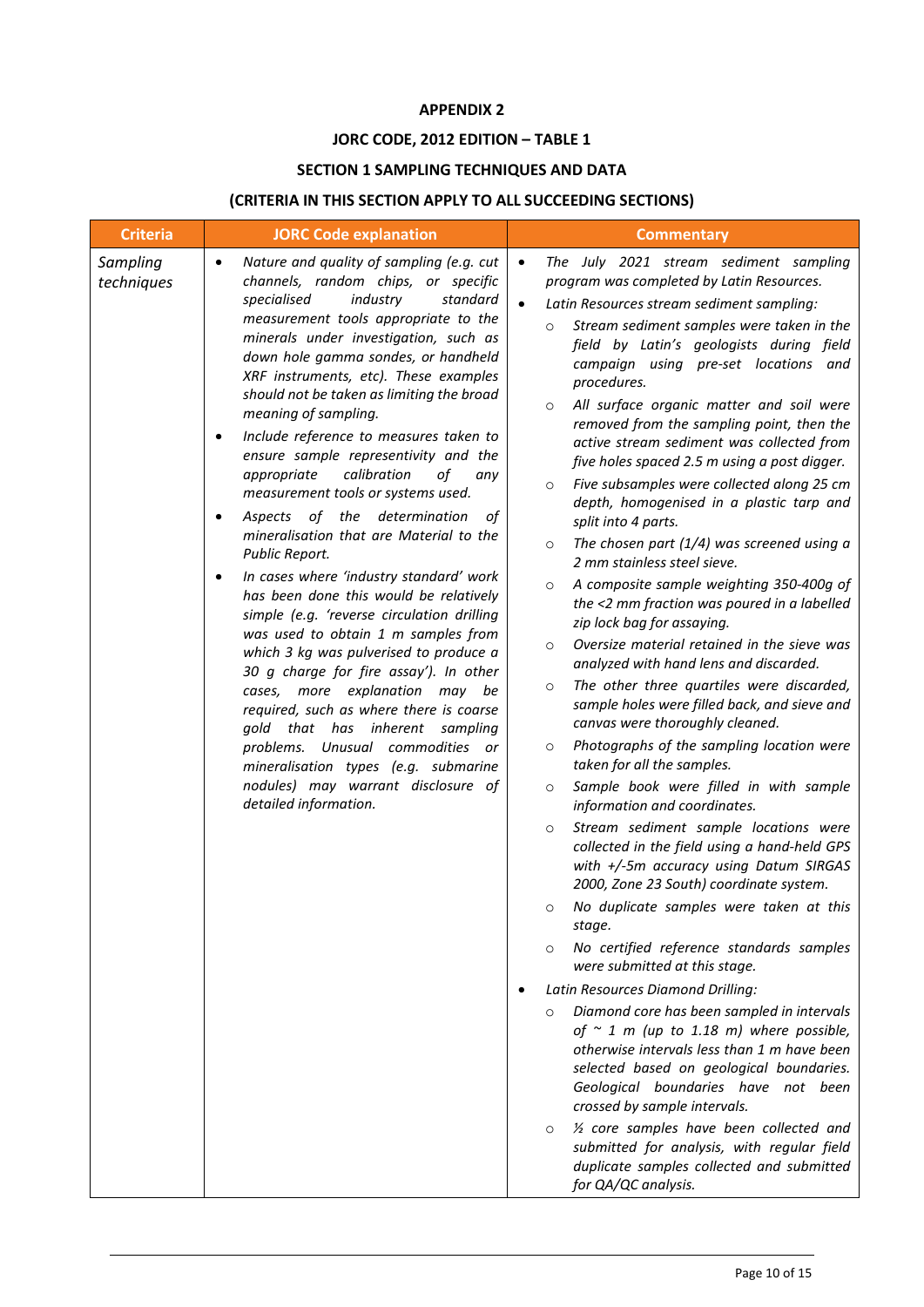| <b>Drilling</b><br>techniques              | Drill type (e.g. core, reverse circulation,<br>$\bullet$<br>open-hole hammer, rotary air blast,<br>auger, Bangka, sonic, etc) and details<br>(e.g. core diameter, triple or standard<br>tube, depth of diamond tails, face-<br>sampling bit or other type, whether core<br>is oriented and if so, by what method,<br>etc).                                                                                                                                                                                                                                                                                | Latin Resources drilling is completed using<br>$\bullet$<br>industry standard practices. Diamond drilling is<br>completed using HQ size coring equipment.<br>Drilling techniques used at Salinas Project<br>$\bullet$<br>comprise:<br>HQ Diamond Core, standard tube to a depth<br>$\circ$<br>of ~200-250 m.<br>Diamond core holes drilled directly from<br>$\circ$<br>surface.<br>Downhole survey was carried out by Reflex<br>$\circ$<br>EZ-TRAC tool.<br>All drill collars are surveyed using handheld GPS.<br>$\bullet$                                                                                                                                                                                                                                                               |
|--------------------------------------------|-----------------------------------------------------------------------------------------------------------------------------------------------------------------------------------------------------------------------------------------------------------------------------------------------------------------------------------------------------------------------------------------------------------------------------------------------------------------------------------------------------------------------------------------------------------------------------------------------------------|-------------------------------------------------------------------------------------------------------------------------------------------------------------------------------------------------------------------------------------------------------------------------------------------------------------------------------------------------------------------------------------------------------------------------------------------------------------------------------------------------------------------------------------------------------------------------------------------------------------------------------------------------------------------------------------------------------------------------------------------------------------------------------------------|
|                                            |                                                                                                                                                                                                                                                                                                                                                                                                                                                                                                                                                                                                           |                                                                                                                                                                                                                                                                                                                                                                                                                                                                                                                                                                                                                                                                                                                                                                                           |
| Drill<br>sample<br>recovery                | Method of recording and assessing core<br>$\bullet$<br>and chip sample recoveries and results<br>assessed.<br>Measures taken to maximise sample<br>$\bullet$<br>recovery and ensure representative<br>nature of the samples.<br>Whether a relationship exists between<br>٠<br>sample recovery and grade and whether<br>sample bias may have occurred due to<br>preferential loss/gain of fine/coarse<br>material.                                                                                                                                                                                         | Latin Resources core is depth marked and<br>$\bullet$<br>orientated to check against the driller's blocks,<br>ensuring that all core loss is taken into account.<br>Diamond core recovery is logged and captured<br>into the database.<br>Zones of significant core loss may have resulted<br>$\bullet$<br>in grade dilution due to the loss of fine material.                                                                                                                                                                                                                                                                                                                                                                                                                            |
| Logging                                    | Whether core and chip samples have<br>$\bullet$<br>been geologically and geotechnically<br>logged to a level of detail to support<br>appropriate<br>Mineral<br>Resource<br>estimation,<br>mining<br>studies<br>and<br>metallurgical studies.<br>Whether logging is qualitative or<br>$\bullet$<br>quantitative in nature. Core (or costean,<br>channel, etc) photography.<br>The total length and percentage of the<br>relevant intersections logged.                                                                                                                                                     | All drill cores have been geologically logged.<br>$\bullet$<br>$\bullet$<br>Sampling is by sawing core in half and then<br>sampling core on nominal 1m intervals.<br>All<br>sample<br>intervals<br>have<br>been<br>$\bullet$<br>core<br>photographed before and after sawing.<br>Latin's geological logging is completed for all<br>$\bullet$<br>holes, and it is representative. The lithology,<br>alteration, and structural characteristics of drill<br>logged following<br>samples<br>are<br>standard<br>procedures and using standardised geological<br>codes.<br>Logging is both qualitative and quantitative<br>$\bullet$<br>depending on field being logged.<br>All drill-holes are logged in full.<br>$\bullet$<br>All cores are digitally photographed and stored.<br>$\bullet$ |
| Sub-sampling                               | If core, whether cut or sawn and whether<br>$\bullet$                                                                                                                                                                                                                                                                                                                                                                                                                                                                                                                                                     | For the 2021 stream sediment sampling<br>$\bullet$                                                                                                                                                                                                                                                                                                                                                                                                                                                                                                                                                                                                                                                                                                                                        |
| techniques<br>and<br>sample<br>preparation | quarter, half or all core taken.<br>If non-core, whether riffled,<br>$\bullet$<br>tube<br>sampled, rotary split, etc and whether<br>sampled wet or dry.<br>For all sample types, the nature, quality<br>٠<br>and appropriateness of the sample<br>preparation technique.<br>Quality control procedures adopted for<br>$\bullet$<br>all sub-sampling stages to maximise<br>representivity of samples.<br>Measures taken to ensure that the<br>$\bullet$<br>sampling is representative of the in situ<br>material collected, including for instance<br>results for field duplicate/second-half<br>sampling. | program:<br>All samples collected from field were dry due<br>$\circ$<br>to dry season<br>To maximise representativeness, samples<br>$\circ$<br>were taken from five holes weighting around<br>3 Kg each for a total of 15 Kg to be reduced<br>to 350-400 g.<br>Samples were dried, crushed and pulverized<br>$\circ$<br>250g to 95% at 150#. Any samples requiring<br>splitting were split using a Jones splitter.<br>For the 2022 diamond drilling program:<br>$\bullet$<br>Samples were crushed in a hammer mill to<br>$\circ$<br>70% passing -2mm followed by splitting off<br>250gm using a Boyd rotary splitter and<br>pulverizing to better than 85% passing 75<br>microns.                                                                                                         |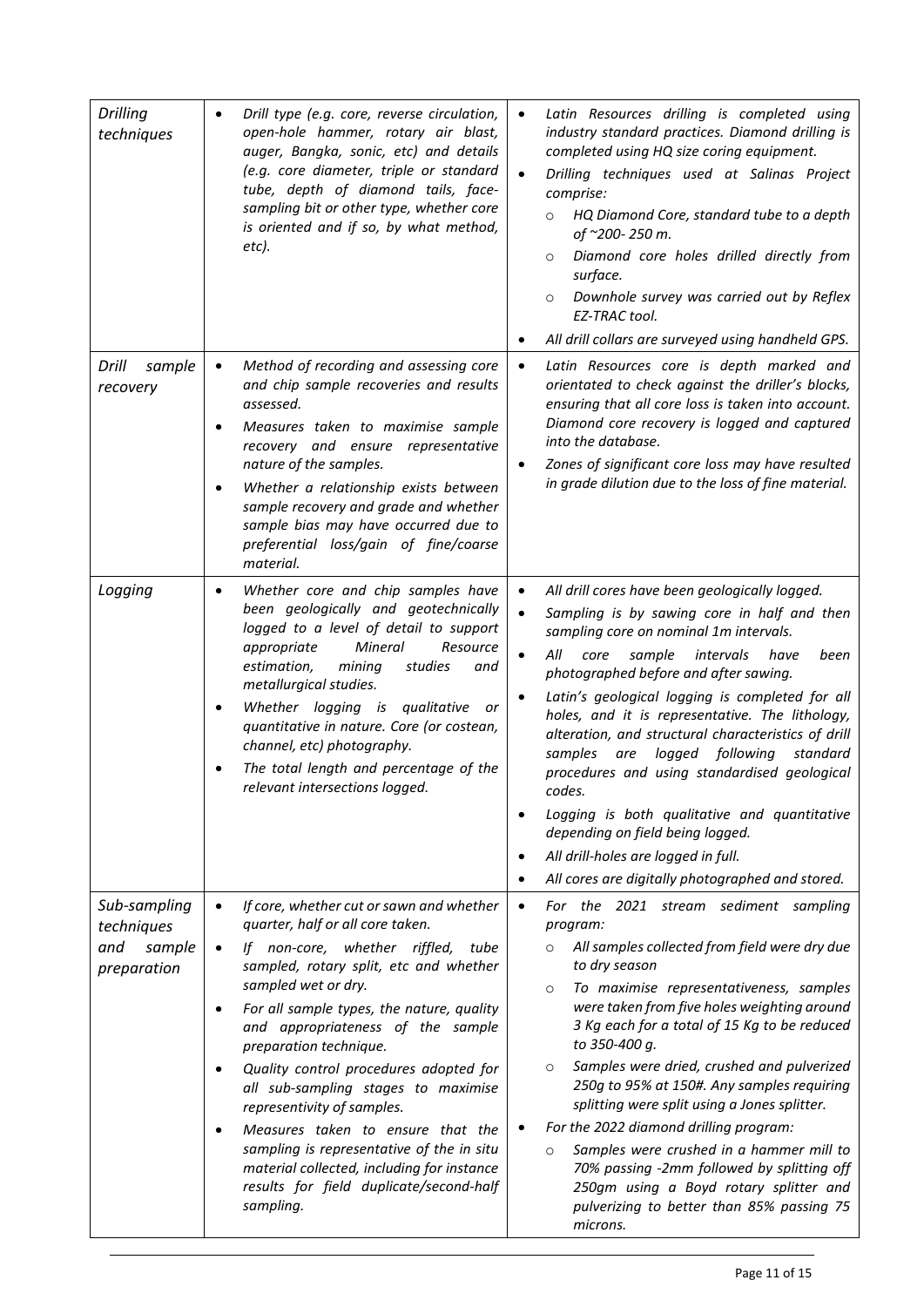|                                                              | Whether sample sizes are appropriate to<br>$\bullet$<br>the grain size of the material being<br>sampled.                                                                                                                                                                                                                                                                                                                                                                                                                                                                                                                                                                                              | Duplicate sampling is carried out routinely<br>$\circ$<br>throughout the drilling campaign. The<br>laboratory will carry out routine internal<br>repeat assays on crushed samples.<br>The selected sample mass is considered<br>$\circ$<br>appropriate for the grain size of the material<br>being sampled.                                                                                                                                                                                                                                                                                                                                                                                                                                                                   |
|--------------------------------------------------------------|-------------------------------------------------------------------------------------------------------------------------------------------------------------------------------------------------------------------------------------------------------------------------------------------------------------------------------------------------------------------------------------------------------------------------------------------------------------------------------------------------------------------------------------------------------------------------------------------------------------------------------------------------------------------------------------------------------|-------------------------------------------------------------------------------------------------------------------------------------------------------------------------------------------------------------------------------------------------------------------------------------------------------------------------------------------------------------------------------------------------------------------------------------------------------------------------------------------------------------------------------------------------------------------------------------------------------------------------------------------------------------------------------------------------------------------------------------------------------------------------------|
| of<br>Quality<br>data<br>assay<br>and<br>laboratory<br>tests | The nature, quality and appropriateness<br>$\bullet$<br>of the<br>assaying<br>and laboratory<br>procedures used and whether the<br>technique is considered partial or total.<br>For geophysical tools, spectrometers,<br>$\bullet$<br>handheld XRF instruments, etc, the<br>parameters used in determining the<br>analysis including instrument make and<br>model, reading times, calibrations<br>factors applied and their derivation, etc.<br>Nature of quality control procedures<br>$\bullet$<br>standards,<br>adopted<br>(e.g.<br>blanks,<br>duplicates, external laboratory checks)<br>and whether acceptable levels of<br>accuracy (i.e. lack of bias) and precision<br>have been established. | For the 2021 stream sediment sampling<br>$\bullet$<br>program:<br>The stream sediment samples were assayed<br>$\circ$<br>via ICM90A (fusion by sodium peroxide and<br>finish with ICP-MS/ICP-OES) for a 56-<br>element suite at<br>the<br>SGS<br>Geosol<br>Laboratorios located at Vespasiano/Minas<br>Gerais, Brazil.<br>No control samples have been used at this<br>$\circ$<br>stage. The internal laboratory controls<br>(blanks, duplicates and standards) are<br>considered suitable.<br>For the 2022 diamond drilling program:<br>$\bullet$<br>Core samples are assayed via ICM90A<br>$\circ$<br>(fusion by sodium peroxide and finish with<br>ICP-MS/ICP-OES) for a 56-element suite at<br>the SGS Geosol Laboratorios located at<br>Vespasiano/Minas Gerais, Brazil. |
| Verification of<br>sampling and<br>assaying                  | verification<br>of<br>significant<br>The<br>$\bullet$<br>intersections by either independent or<br>alternative company personnel.<br>The use of twinned holes.<br>$\bullet$<br>Documentation of primary data, data<br>entry procedures, data verification, data<br>(physical<br>electronic)<br>storage<br>and<br>protocols.<br>Discuss any adjustment to assay data.                                                                                                                                                                                                                                                                                                                                  | Selected sample results which were considered<br>$\bullet$<br>to be significant will be subjected to resampling<br>by the Company. This can be achieved by either<br>reassaying of sample pulps, resplitting of coarse<br>reject samples, or resplitting of core and<br>reassaying.<br>All Latin Resources data is verified by the<br>$\bullet$<br>Competent person. All data is stored in an<br>electronic Access Database.<br>Assay data and results is reported,<br>O<br>unadjusted.<br>Li2O results used in the market are<br>$\circ$<br>converted from Li results multiplying it by<br>the industry factor 2.153.                                                                                                                                                        |
| of<br>Location<br>data points                                | Accuracy and quality of surveys used to<br>$\bullet$<br>locate drill holes (collar and down-hole<br>surveys), trenches, mine workings and<br>other locations used in Mineral Resource<br>estimation.<br>Specification of the grid system used.<br>٠<br>Quality and adequacy of topographic<br>$\bullet$<br>control.                                                                                                                                                                                                                                                                                                                                                                                   | Stream sediment sample locations and drill<br>$\bullet$<br>collars are captured using a handheld GPS.<br>Drill collars are located using a handheld GPS.<br>$\bullet$<br>All GPS data points were later visualized using<br>$\bullet$<br>ESRI ArcGIS Software to ensure they were<br>recorded in the correct position.<br>The grid system used was UTM SIRGAS 2000 zone<br>$\bullet$<br>23 South.                                                                                                                                                                                                                                                                                                                                                                             |
| Data spacing<br>and<br>distribution                          | Data spacing for reporting of Exploration<br>$\bullet$<br>Results.<br>Whether<br>the<br>data<br>spacing<br>and<br>$\bullet$<br>distribution is sufficient to establish the<br>of<br>geological<br>degree<br>and<br>grade<br>continuity appropriate for the Mineral<br>Resource and Ore Reserve estimation<br>procedure(s) and classifications applied.                                                                                                                                                                                                                                                                                                                                                | Stream sediment samples were taken every<br>$\bullet$<br>200m between sampling points along the<br>drainages which is considered appropriate for a<br>first stage, regional work.<br>Every sampling spot had a composite sample<br>$\bullet$<br>made of five subsamples spaced 2.5 m each<br>other along a channel for a 10 m length zone or<br>a cross pattern with the same spacing of 2.5 m<br>for the open valleys and braided channels.                                                                                                                                                                                                                                                                                                                                  |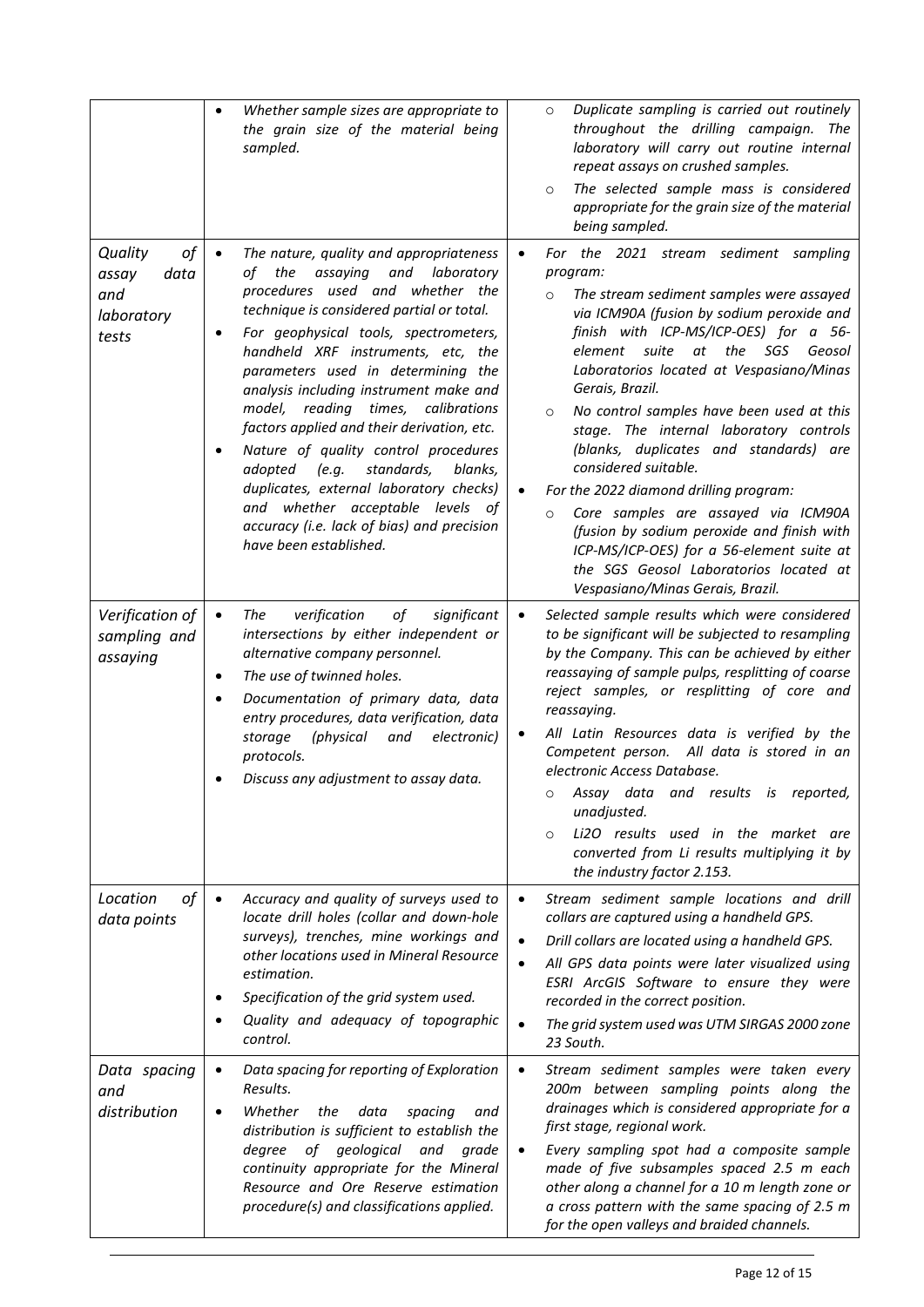|                                                                           | Whether sample compositing has been<br>٠<br>applied.                                                                                                                                                                                                                                                                                                                                                  | $\bullet$              | Due to the preliminary nature of the initial<br>drilling campaign, drill holes are designed to test<br>specific targets, with not set drill spacing.                                                                                                                            |
|---------------------------------------------------------------------------|-------------------------------------------------------------------------------------------------------------------------------------------------------------------------------------------------------------------------------------------------------------------------------------------------------------------------------------------------------------------------------------------------------|------------------------|---------------------------------------------------------------------------------------------------------------------------------------------------------------------------------------------------------------------------------------------------------------------------------|
| Orientation of<br>data<br>in<br>relation<br>to<br>geological<br>structure | Whether the orientation of sampling<br>achieves unbiased sampling of possible<br>structures and the extent to which this is<br>known, considering the deposit type.<br>If the relationship between the drilling<br>٠<br>orientation and the orientation of key<br>mineralized structures is considered to<br>have introduced a sampling bias, this<br>should be assessed and reported if<br>material. | $\bullet$<br>$\bullet$ | Sampling is preferentially across the strike or<br>trend of mineralized outcrops.<br>Drilling has been designed to intersect the<br>mapped stratigraphy as close to normal as<br>possible.                                                                                      |
| Sample<br>security                                                        | The measures taken to ensure sample<br>$\bullet$<br>security.                                                                                                                                                                                                                                                                                                                                         | $\bullet$              | At all times samples were in the custody and<br>control of the Company's representatives until<br>delivery to the laboratory where samples were<br>held in a secure enclosure pending processing.                                                                               |
| <b>Audits</b><br>or<br>reviews                                            | The results of any audits or reviews of<br>sampling techniques and data.                                                                                                                                                                                                                                                                                                                              | $\bullet$              | The Competent Person for Exploration Results<br>reported here has reviewed the field procedures<br>used for sampling program at field and has<br>compiled results from the original sampling and<br>laboratory data.<br>No External audit has been undertaken at this<br>stage. |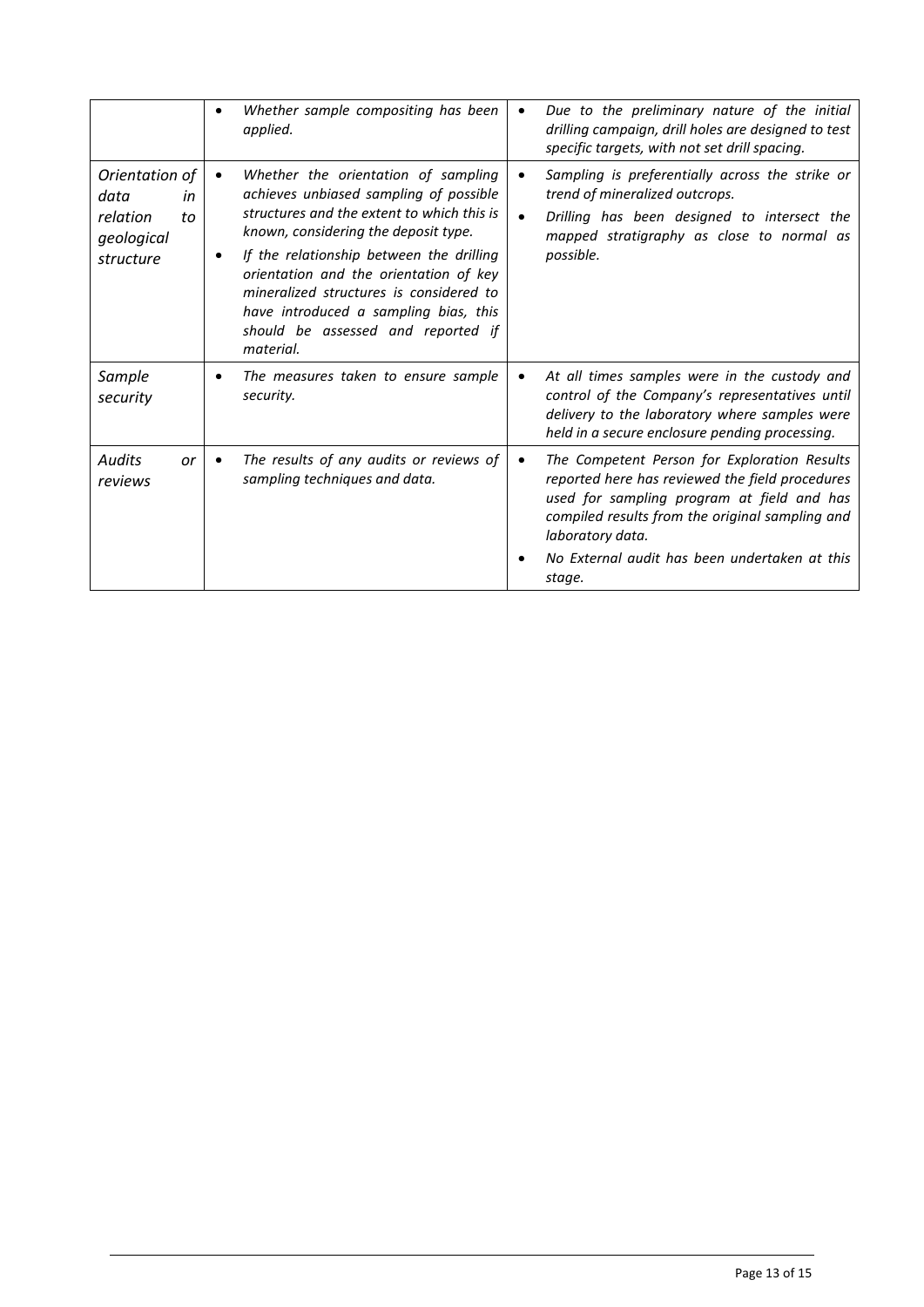## **SECTION 2 REPORTING OF EXPLORATION RESULTS**

# **(CRITERIA LISTED IN THE PRECEDING SECTION ALSO APPLY TO THIS SECTION.)**

| <b>Criteria</b>                                        | <b>JORC Code explanation</b>                                                                                                                                                                                                                                                                                                                                                                                                                                                                                                                                                                                                                                                                                                                                                            | <b>Commentary</b>                                                                                                                                                                                                                                                                                                                                                                                                                                                          |
|--------------------------------------------------------|-----------------------------------------------------------------------------------------------------------------------------------------------------------------------------------------------------------------------------------------------------------------------------------------------------------------------------------------------------------------------------------------------------------------------------------------------------------------------------------------------------------------------------------------------------------------------------------------------------------------------------------------------------------------------------------------------------------------------------------------------------------------------------------------|----------------------------------------------------------------------------------------------------------------------------------------------------------------------------------------------------------------------------------------------------------------------------------------------------------------------------------------------------------------------------------------------------------------------------------------------------------------------------|
| Mineral<br>tenement<br>and<br>land<br>tenure<br>status | Type, reference name/number, location<br>$\bullet$<br>and ownership including agreements or<br>material issues with third parties such as<br>joint ventures, partnerships, overriding<br>royalties, native title interests, historical<br>sites, wilderness or national park and<br>environmental settings.<br>The security of the tenure held at the<br>$\bullet$<br>time of reporting along with any known<br>impediments to obtaining a licence to<br>operate in the area.                                                                                                                                                                                                                                                                                                           | Exploration Licenses 830.578/2019,<br>$\bullet$<br>830.579/2019, 830.580/2019, 30.581/2019 &<br>830.582/2019 are 100% fully owned by Latin<br>Resources Limited.<br>$\bullet$<br>Latin has entered in separate exclusive option<br>agreement to acquire 100% interest in<br>830.691/2017.<br>The Company is not aware of any impediments<br>$\bullet$<br>to obtaining a licence to operate, subject to<br>carrying out appropriate environmental and<br>clearance surveys. |
| Exploration<br>done by other<br>parties                | Acknowledgment and<br>appraisal<br>οf<br>$\bullet$<br>exploration by other parties.                                                                                                                                                                                                                                                                                                                                                                                                                                                                                                                                                                                                                                                                                                     | No historic exploration was carried out on the<br>$\bullet$<br>project area.                                                                                                                                                                                                                                                                                                                                                                                               |
| Geology                                                | Deposit type, geological setting and style<br>$\bullet$<br>of mineralisation.                                                                                                                                                                                                                                                                                                                                                                                                                                                                                                                                                                                                                                                                                                           | Salinas Lithium Project geology comprises<br>$\bullet$<br>Neoproterozoic age sedimentary rocks of<br>Araçuaí Orogen intruded by fertile Li-bearing<br>pegmatites originated by fractionation of<br>magmatic fluids from the peraluminous S-type<br>post-tectonic granitoids of Araçuaí Orogen.<br>Lithium mineralization is related to discordant<br>swarms of spodumene-bearing tabular<br>pegmatites hosted by biotite-quartz schists.                                   |
| Drill<br>hole<br>Information                           | A summary of all information material to<br>$\bullet$<br>the understanding of the exploration<br>results including a tabulation of the<br>following information for all Material<br>drill holes:<br>easting and northing of the drill<br>$\circ$<br>hole collar<br>elevation or RL (Reduced Level -<br>O<br>elevation above sea level in metres)<br>of the drill hole collar<br>dip and azimuth of the hole<br>O<br>down hole length and interception<br>$\circ$<br>depth<br>hole length<br>$\circ$<br>If the exclusion of this information is<br>justified<br>on the<br>basis<br>that<br>the<br>information is not Material and this<br>exclusion does not detract from the<br>understanding of the report,<br>the<br>Competent Person should clearly explain<br>why this is the case. | All drill hole summary location data is provided<br>in Appendix 1 to this report, and is accurately<br>represented in appropriate location maps and<br>drill sections.                                                                                                                                                                                                                                                                                                     |
| Data<br>aggregation<br>methods                         | Exploration<br>Results,<br>reporting<br>In<br>$\bullet$<br>weighting<br>averaging<br>techniques,<br>and/or minimum<br>maximum<br>grade<br>truncations (e.g. cutting of high grades)<br>and cut-off grades are usually Material<br>and should be stated.<br>Where aggregate intercepts incorporate<br>short lengths of high-grade results and                                                                                                                                                                                                                                                                                                                                                                                                                                            | Sample length weighted averaging techniques<br>have been applied to the sample assay results.<br>A nominal minimum Li2O grade of 0.4% Li2O has<br>$\bullet$<br>been used to define a 'significant intersection'.<br>No grade top cuts have been applied.                                                                                                                                                                                                                   |